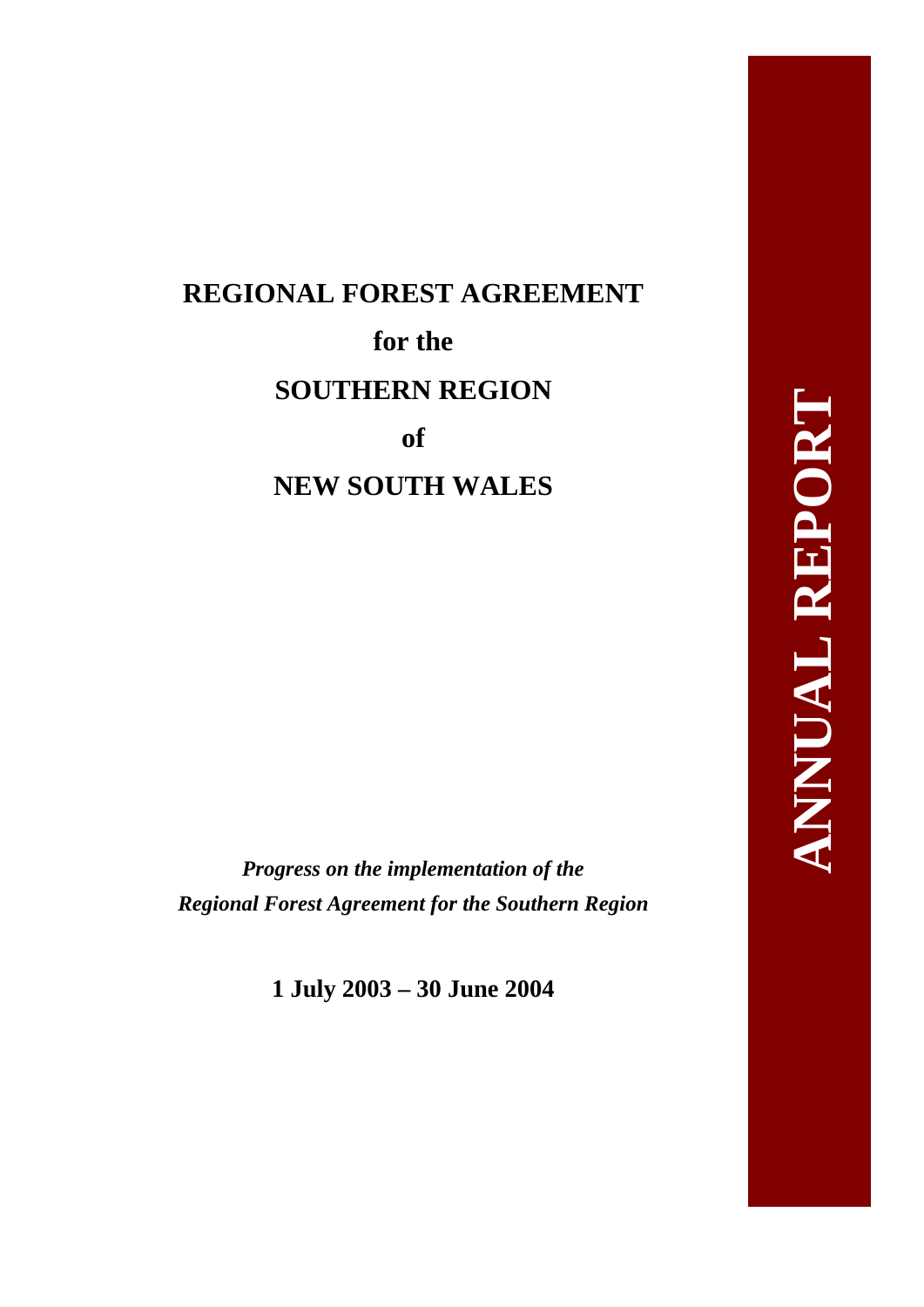### **REGIONAL FOREST AGREEMENT**

**for** 

## **SOUTHERN**

# **NEW SOUTH WALES**

#### **ANNUAL REPORT**

**1 July 2003 – 30 June 2004** 

#### **Introduction**

Regional Forest Agreements (RFAs) are separate agreements between the Australian Government and the State Governments of NSW, Victoria, Tasmania and Western Australia. Based on good science and extensive consultation, the agreements set out broad strategies to achieve a balance between conservation and a sustainable and competitive forest industry. The agreements are in place for 20 years.

In NSW there are three RFAs in place covering the North East, Eden and Southern regions. The Prime Minister, the Hon John Howard MP and the Premier of NSW, the Hon Bob Carr MP, signed the Southern RFA on 24 April 2001.

The RFAs are subject to annual reporting during the first five years and thereafter five-yearly reviews, to report progress against milestones. Progress reporting by the Australian and NSW Governments (the Parties) on the implementation of the NSW RFAs has been aligned to a financial year basis, being the period 1 July to 30 June each year.

This is the third report on the Southern RFA and provides details on the achievement of milestones for the period 1 July 2003 to 30 June 2004.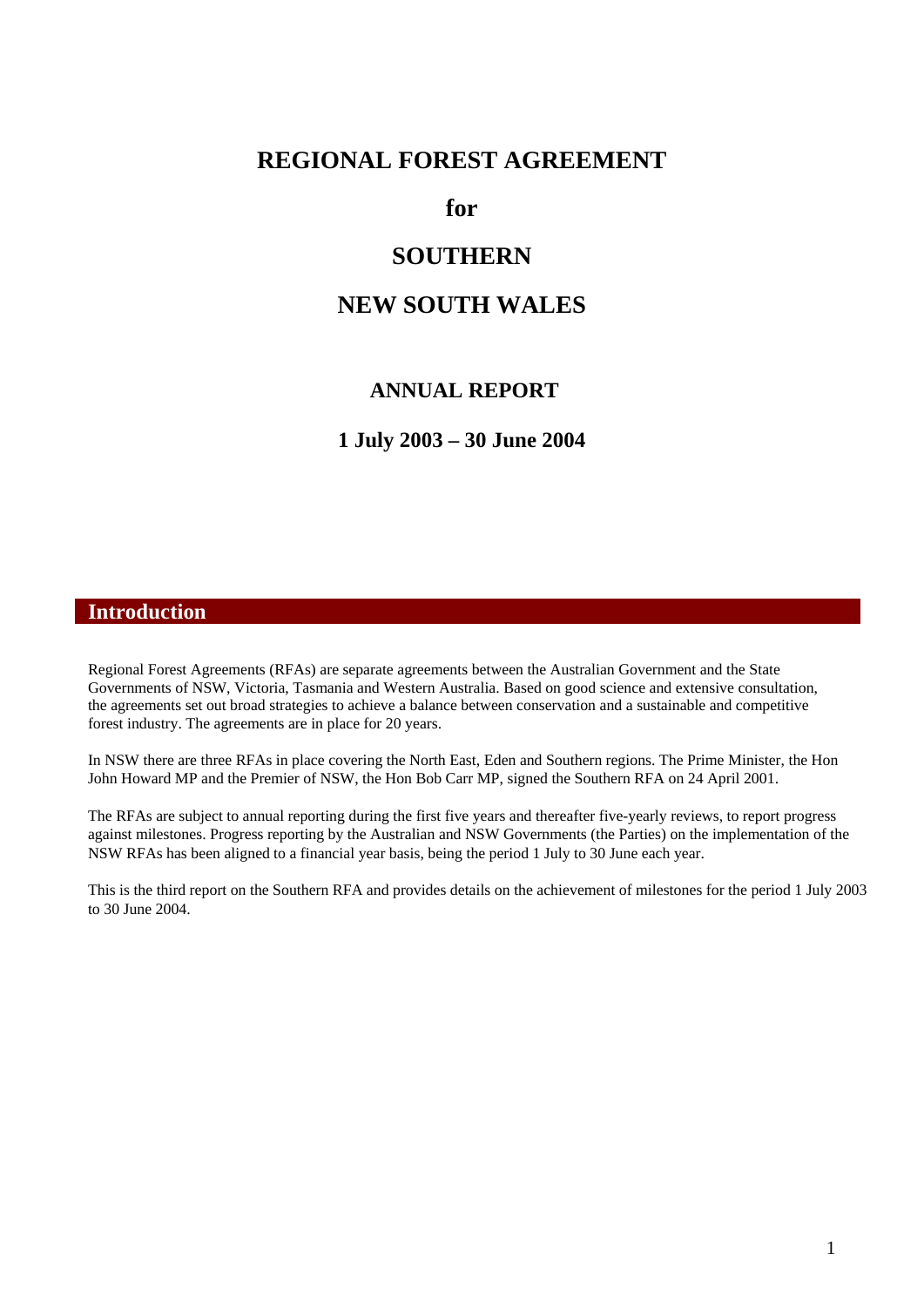# **Progress on Milestones**

# *Note: References to NSW government agencies are as 30 June 2004.*

| <b>Clause</b>     | <b>Action</b>                                                                                                                                      | <b>Timeline</b>                                             | <b>Implementation</b>                                                                                                                                                                                                                                                                                                                                                                                                                                                                                                                                                                                                                                                                                                                                                                                                                                                                                                                                 |
|-------------------|----------------------------------------------------------------------------------------------------------------------------------------------------|-------------------------------------------------------------|-------------------------------------------------------------------------------------------------------------------------------------------------------------------------------------------------------------------------------------------------------------------------------------------------------------------------------------------------------------------------------------------------------------------------------------------------------------------------------------------------------------------------------------------------------------------------------------------------------------------------------------------------------------------------------------------------------------------------------------------------------------------------------------------------------------------------------------------------------------------------------------------------------------------------------------------------------|
| 6                 | The Parties to determine the process<br>for extending the Agreement for a<br>further period.                                                       | As part of<br>the third<br>five-yearly<br>review            | Not required until the third five-yearly review.                                                                                                                                                                                                                                                                                                                                                                                                                                                                                                                                                                                                                                                                                                                                                                                                                                                                                                      |
| 34                | NSW will have in place a forest<br>agreement covering the Southern                                                                                 | 30 June<br>2001                                             | The NSW Forest Agreement for the Southern Region came<br>into effect on 3 May 2002.                                                                                                                                                                                                                                                                                                                                                                                                                                                                                                                                                                                                                                                                                                                                                                                                                                                                   |
|                   | region and grant an integrated<br>forestry operations approval<br>applying to the Southern region.                                                 |                                                             | The Integrated Forestry Operations Approval (IFOA) for the<br>Southern Region was granted on 3 May 2002 and commenced<br>on 13 May 2002.                                                                                                                                                                                                                                                                                                                                                                                                                                                                                                                                                                                                                                                                                                                                                                                                              |
| 37                | Parties to report annually on the<br>achievement of milestones in this<br>Agreement.                                                               | Annually<br>for the first<br>five years                     | This is the third annual report on the achievement of<br>milestones contained in the Southern Regional Forest<br>Agreement (RFA) and covers the period from 1 July 2003 to<br>30 June 2004.                                                                                                                                                                                                                                                                                                                                                                                                                                                                                                                                                                                                                                                                                                                                                           |
| 40                | The Parties to determine the<br>mechanism for the five yearly<br>review.                                                                           | Before the<br>end of the<br>five yearly<br>review<br>period | Milestone not yet required. However, approach is likely to<br>draw on that being considered for the five yearly review of the<br>RFAs for the North East and Eden regions of NSW.                                                                                                                                                                                                                                                                                                                                                                                                                                                                                                                                                                                                                                                                                                                                                                     |
| 41                | Commonwealth will table the signed<br>RFA in the Commonwealth<br>Parliament.                                                                       | Following<br>signature                                      | The signed RFA for the Southern Region was tabled in both<br>Houses of the Federal Parliament on 20 June 2002.                                                                                                                                                                                                                                                                                                                                                                                                                                                                                                                                                                                                                                                                                                                                                                                                                                        |
| 41                | Commonwealth will table in the<br>Commonwealth Parliament the<br>annual reports of achievement of<br>milestones for the first four years.          | Annually                                                    | This is the third annual report for the Southern RFA to be<br>tabled in Federal Parliament.                                                                                                                                                                                                                                                                                                                                                                                                                                                                                                                                                                                                                                                                                                                                                                                                                                                           |
| 41                | Commonwealth will table in the<br>Commonwealth Parliament the first<br>five yearly review on performance<br>against milestones and<br>commitments. | Following<br>first five<br>yearly<br>review                 | Not required until after the first five yearly review.<br>[Refer clause 40]                                                                                                                                                                                                                                                                                                                                                                                                                                                                                                                                                                                                                                                                                                                                                                                                                                                                           |
| 47 <sub>(c)</sub> | NSW to complete and publish plans<br>of management for areas dedicated<br>under the National Parks and<br>Wildlife Act 1974 (NSW).                 | 31 January<br>2006                                          | Plans of management for areas dedicated under the National<br>Parks and Wildlife Act 1974 are being completed<br>progressively. There are 121 national parks/nature<br>reserves/state conservation areas (SCAs)/historic<br>sites/Aboriginal areas in the Southern region that require plans<br>of management to be prepared. At 30 June 2004, 23 areas had<br>plans of management adopted or awaiting adoption by the<br>NSW Minister for the Environment (including four that were<br>being revised). Plans adopted during the year included those<br>for Throsby Park Historic Site and Cullendulla Creek Nature<br>Reserve. A further three draft plans of management had been<br>publicly exhibited. There were a further 54 reserves for which<br>planning had commenced, of which six were in draft form.<br>Preparation of the remaining 41 plans of management had not<br>yet begun.<br>The increase in the total number of management plans |
|                   |                                                                                                                                                    |                                                             | required across the estate since 2002/2003 reflects the addition<br>of new reserves and the inclusion of SCAs. There were nine<br>SCAs created from former Crown reserves, following the<br>commencement of the National Park Estate (Reservations) Act<br>2002. Six Crown reserves remain in the Southern region.<br>[Refer Att $1(4)$ ]                                                                                                                                                                                                                                                                                                                                                                                                                                                                                                                                                                                                             |
| 47(d)             | NSW to complete and publish<br>Regional ESFM Plans for State                                                                                       | 31<br>December                                              | Development of Regional Ecologically Sustainable Forest<br>Management (ESFM) Plans continued throughout 2003/2004.                                                                                                                                                                                                                                                                                                                                                                                                                                                                                                                                                                                                                                                                                                                                                                                                                                    |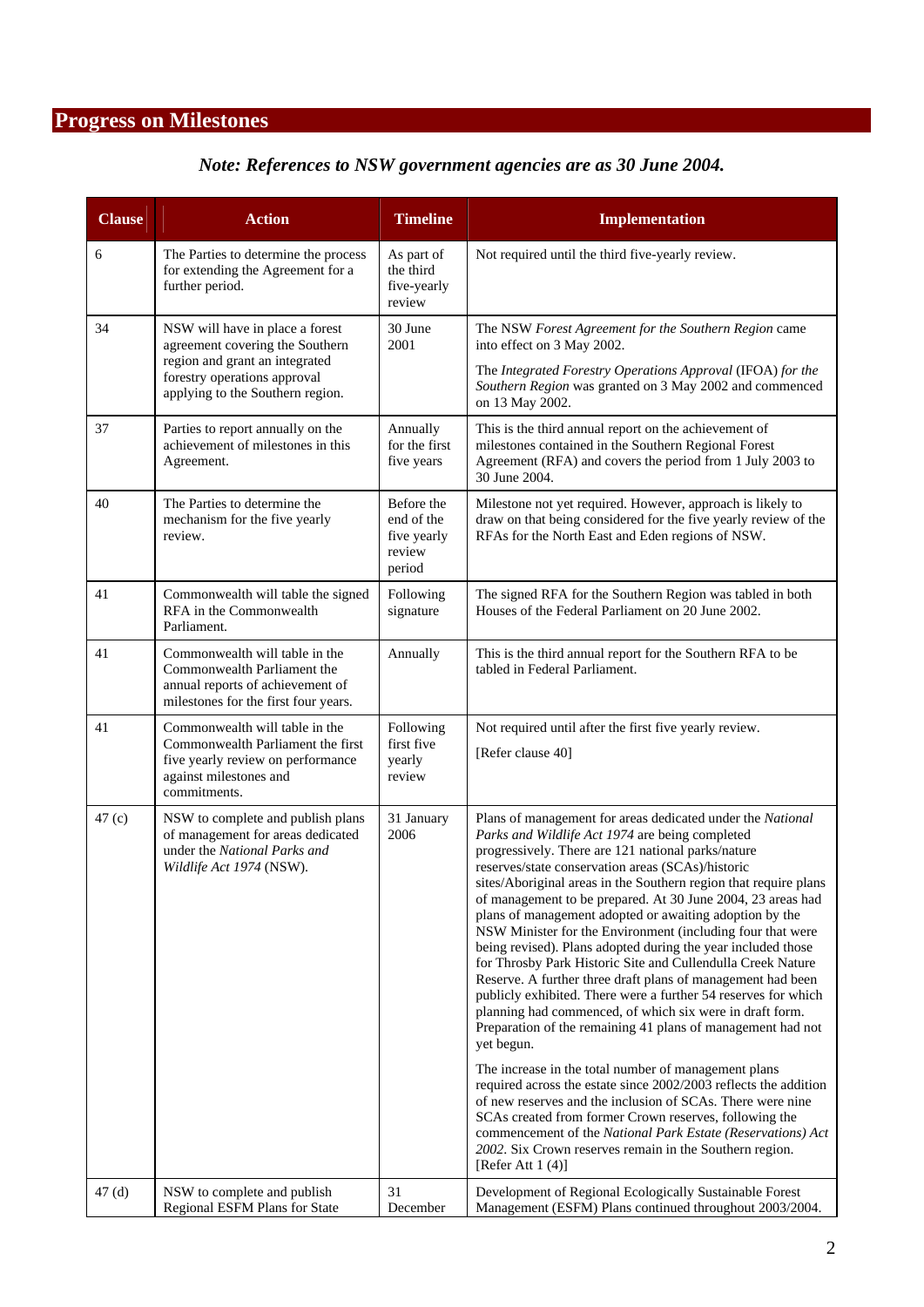<span id="page-3-0"></span>

| <b>Clause</b> | <b>Action</b>                                                                                                                                                                                                  | <b>Timeline</b>        | <b>Implementation</b>                                                                                                                                                                                                                                                                                                                                                                                                                                                                                                                                                                                                                                                |
|---------------|----------------------------------------------------------------------------------------------------------------------------------------------------------------------------------------------------------------|------------------------|----------------------------------------------------------------------------------------------------------------------------------------------------------------------------------------------------------------------------------------------------------------------------------------------------------------------------------------------------------------------------------------------------------------------------------------------------------------------------------------------------------------------------------------------------------------------------------------------------------------------------------------------------------------------|
|               | forests.                                                                                                                                                                                                       | 2001                   | However, progress was limited due to State Forests of New<br>South Wales (SFNSW) having to direct resources into key<br>NSW Government activities, including the Western Regional<br>Assessment. Planning was initiated for supplementary plans<br>that specifically address areas of significant environmental risk<br>to the forest including pests, weeds, roads and the management<br>of informal reserves.                                                                                                                                                                                                                                                      |
|               |                                                                                                                                                                                                                |                        | The final plans are scheduled for completion towards the end<br>of 2005, following which a public exhibition period will occur<br>prior to publication.                                                                                                                                                                                                                                                                                                                                                                                                                                                                                                              |
| 47(e)         | NSW to implement the Forest<br>Management Zoning system for the<br>Southern region.                                                                                                                            | 31<br>December<br>2001 | The Forest Management Zoning (FMZ) system for State<br>forests was publicly announced in March 1999 with the release<br>of the document entitled, Managing Our Forests Sustainably:<br>Forest Management Zoning in NSW State Forests.                                                                                                                                                                                                                                                                                                                                                                                                                                |
|               |                                                                                                                                                                                                                |                        | A Geographic Information System (GIS) operational layer was<br>agreed at the time of signing of the NSW Forest Agreement<br>for the Southern Region and applied. These areas will be<br>illustrated on maps to be attached to SFNSW draft Regional<br>ESFM Plans to be publicly exhibited in 2005. The maps will<br>show the areas of State forest to be managed for conservation<br>purposes and those to be managed for timber production by<br>applying the FMZ system. The FMZs have been progressively<br>implemented across State forests in the region, including<br>minor changes to some FMZs.<br>SFNSW has completed its assessment of FMZs in the region. |
|               |                                                                                                                                                                                                                |                        | No FMZ 8 areas (lands for further assessment) exist in the<br>region.                                                                                                                                                                                                                                                                                                                                                                                                                                                                                                                                                                                                |
| 47(g)         | NSW to implement the review and<br>monitoring processes and develop<br>the strategic and operational<br>requirements of Sustainable Yield<br>systems and processes to enable a<br>review of Sustainable Yield. | 1 December<br>2006     | Development of sustainable yield systems and review of<br>sustainable yield will be considered once the improvements to<br>FRAMES [refer Att 8 (7)] are complete. The improvements to<br>FRAMES and sustainable yield systems will contribute to<br>improved strategic and tactical wood flow estimates, and a<br>better understanding of sustainable yield available from the<br>forest estate.                                                                                                                                                                                                                                                                     |
| 47(h)         | NSW to develop and implement<br>environmental management systems.                                                                                                                                              | 30 April<br>2004       | Development of the National Parks and Wildlife Service<br>(NPWS) environmental management system (EMS) continued<br>throughout 2003/2004. The EMS is to cover all areas of<br>NPWS operations. A major element of the EMS is the State of<br>the Parks report, components of which continued to be trialled<br>during 2003/2004. [Refer Att 6 Point 1(o)]                                                                                                                                                                                                                                                                                                            |
|               |                                                                                                                                                                                                                |                        | SFNSW continued the development of its EMS throughout<br>2003/2004, which included a series of internal EMS audits in<br>its Native Forests Division in preparation for external EMS<br>certification audits. As a result of these audits, SFNSW<br>identified areas of business that needed further improvement,<br>including corporate document controls, maintenance of<br>training records (including training matrices to determine<br>training shortfalls into the future), standardised road and<br>harvest maps, management of occupation permits areas, safety<br>issues and a need to update corporate systems and<br>management documents.                |
|               |                                                                                                                                                                                                                |                        | A key area is the corporate non-conformance reporting and<br>tracking system, which is being developed to comply with the<br>ISO 14001 standard, and to provide a standard tool for<br>assisting in delivering ESFM.                                                                                                                                                                                                                                                                                                                                                                                                                                                 |
|               |                                                                                                                                                                                                                |                        | Development of an EMS for SFNSW' planted forests also<br>continued throughout the year.                                                                                                                                                                                                                                                                                                                                                                                                                                                                                                                                                                              |
|               |                                                                                                                                                                                                                |                        | During 2003/2004 a draft procedures EMS manual existed,<br>specifically addressing native forest issues. The manual was<br>being reviewed for its appropriateness for planted forests.                                                                                                                                                                                                                                                                                                                                                                                                                                                                               |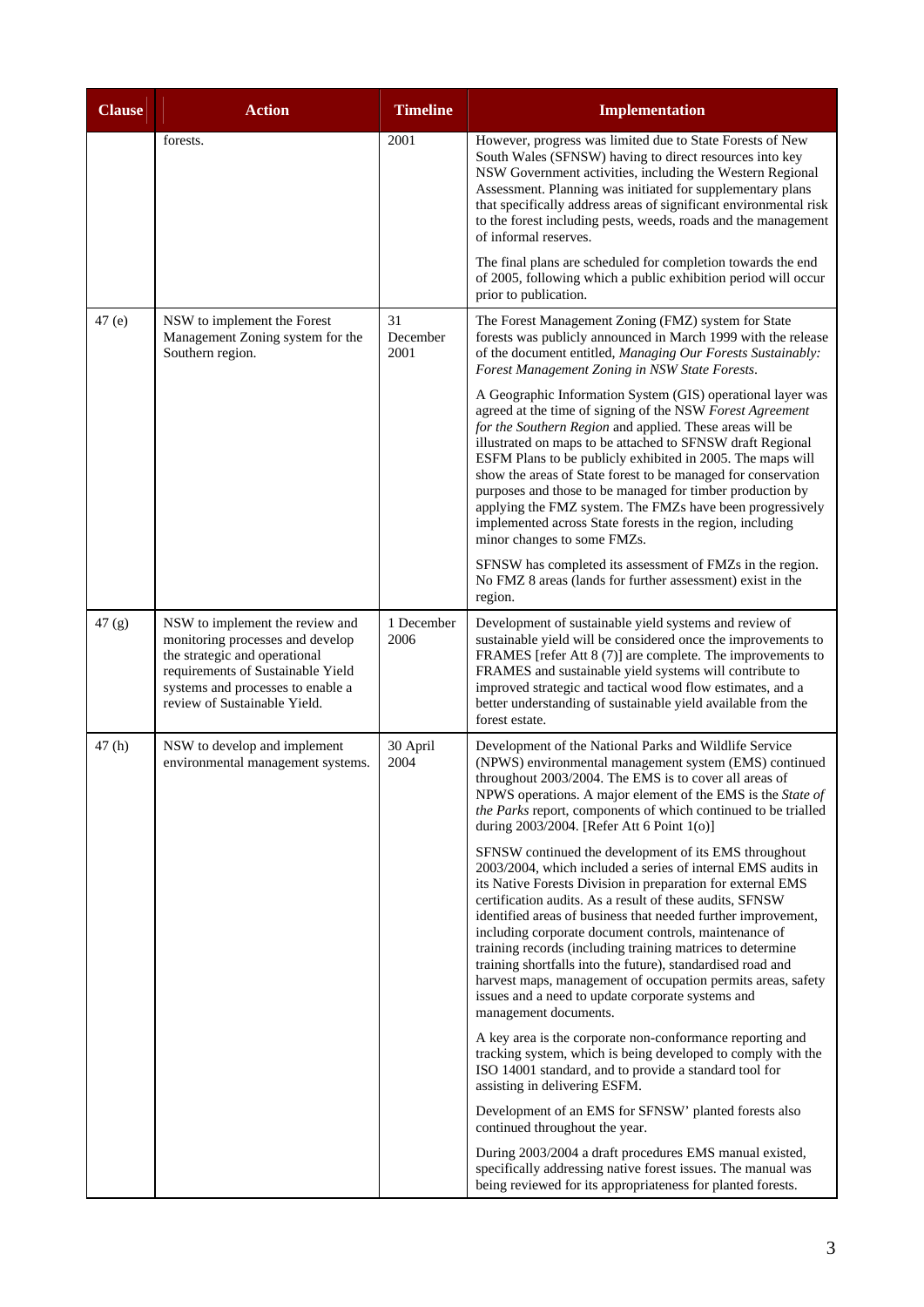| <b>Clause</b> | <b>Action</b>                                                                                                                                                                           | <b>Timeline</b>                                   | <b>Implementation</b>                                                                                                                                                                                                                                                                                                                                                                                                                                                                                          |
|---------------|-----------------------------------------------------------------------------------------------------------------------------------------------------------------------------------------|---------------------------------------------------|----------------------------------------------------------------------------------------------------------------------------------------------------------------------------------------------------------------------------------------------------------------------------------------------------------------------------------------------------------------------------------------------------------------------------------------------------------------------------------------------------------------|
|               |                                                                                                                                                                                         |                                                   | SFNSW is working towards certification of a corporate EMS<br>(ISO 14001) by early 2006 for both native and planted forests.                                                                                                                                                                                                                                                                                                                                                                                    |
| 50            | NSW to report on compliance of the<br><b>Integrated Forestry Operations</b><br>Approval applying to the Southern<br>region and furnish the Comonwealth<br>with a copy of these reports. | Annually                                          | The IFOA for the Southern region commenced on 13 May<br>2002. Annual reporting on compliance with the IFOA for the<br>region has been incorporated into the NSW forest agreement<br>reports completed for each financial year (1 July to 30 June).<br>Annual reporting for the Southern region commenced in<br>2002/2003.                                                                                                                                                                                      |
| 52(d)         | Both Parties to further develop,<br>review, and if necessary revise<br>Sustainability Indicators.                                                                                       | In time for<br>the first<br>five-yearly<br>review | The sustainability indicators (ESFM criteria and indicators)<br>referred to in clause 48 of the Southern RFA and described in<br>Table 1 and Attachment 7 of the NSW Forest Agreement for<br>the Southern Region were developed consistent with the<br>Montreal Process criteria.                                                                                                                                                                                                                              |
|               |                                                                                                                                                                                         |                                                   | Monitoring of the sustainability indicators for the region<br>commenced in mid-2002 following the implementation of the<br>NSW forest agreement in May of that year. Results of<br>monitoring are reported each financial year (1 July to 30 June)<br>with those for the North East and Eden regions, in the ESFM<br>criteria and indicators monitoring reports. The first report to<br>include the results of monitoring of the indicators for the<br>Southern region (2002/2003) is awaiting final approval. |
|               |                                                                                                                                                                                         |                                                   | A summary of the results of monitoring will be included in the<br>NSW forest agreement report for 2002/2003. From 2003/2004<br>the results of monitoring ESFM criteria and indicators will be<br>solely contained within the NSW forest agreement reports.<br>This will simplify the reporting process and provide a more<br>accessible and concise record of monitoring each year.                                                                                                                            |
|               |                                                                                                                                                                                         |                                                   | [Also refer to Clause 50 and Att 6 Point 2(h)].                                                                                                                                                                                                                                                                                                                                                                                                                                                                |
| 56            | NSW to produce a code of practice<br>for Timber Harvesting of native<br>forest on Private Lands.                                                                                        | By the first<br>five-yearly<br>review             | With the introduction of the Native Vegetation Act 2003<br>(assented to on 1 December 2003) replacing the former Native<br>Vegetation Conservation Act 1997, all private native forestry<br>activities will need to meet the 'maintain or improve' test and<br>be regulated by a Native Vegetation Regulation.                                                                                                                                                                                                 |
|               |                                                                                                                                                                                         |                                                   | In late 2003 a stakeholder working group was formed, lead by<br>the Department of Infrastructure, Planning and Natural<br>Resources $(DIPNR)^1$ , to progress the development of the<br>regulations. The working group included representatives from<br>industry and conservation groups, forest growers, and State<br>government agencies such as SFNSW, Department of<br>Environment and Conservation $(DEC)^2$ and NSW Agriculture.                                                                         |
|               |                                                                                                                                                                                         |                                                   | At 30 June 2004, development of the regulation was<br>continuing.                                                                                                                                                                                                                                                                                                                                                                                                                                              |
| 57            | NSW to complete Code of Practice<br>for Plantations on Private Land.                                                                                                                    | 30 June<br>2001                                   | The Plantations and Reafforestation Act 1999 and Code of<br>Practice for Private Plantations came into effect in December<br>2001. It was originally intended to commence the five-year<br>review of the Act late in 2004. However, it was subsequently<br>decided to postpone the review until the beginning of 2005.                                                                                                                                                                                         |
| 98            | NSW to establish a Research Liaison<br>Committee and publish a list of<br>research priorities.                                                                                          | 30<br>September<br>2001                           | The committee was formed in October 2000, and held its first<br>meeting in November 2000. The committee included<br>representatives from the NPWS, PlanningNSW and SFNSW.<br>Representatives identified current research being undertaken<br>by their agency and priorities for future research. Future<br>priorities and current research were provided to DIPNR and<br>are to be included in the compendium of forest research.<br>[Refer also clause 100]                                                   |

<span id="page-4-0"></span>

<sup>&</sup>lt;sup>1</sup><br>
<sup>1</sup> Incorporates the Department of Planning and the Department of Land and Water Conservation.<br>
<sup>2</sup> Incorporates the National Parks and Wildlife Service and the Environment Protection Authority.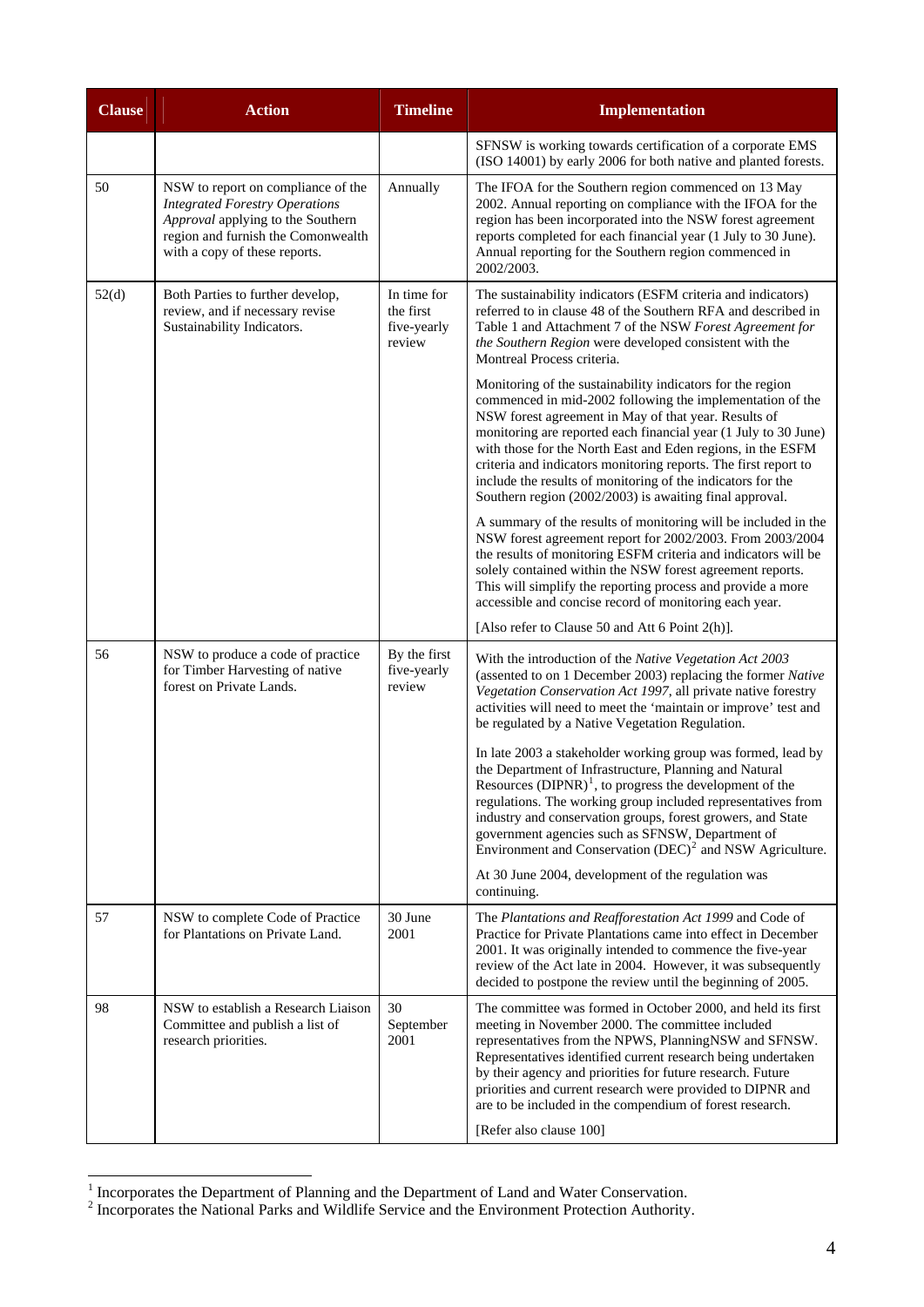| <b>Clause</b>    | <b>Action</b>                                                                                                   | <b>Timeline</b>                       | <b>Implementation</b>                                                                                                                                                                                                                                                                                                                                                                                                                                                                                                                                                                                                                                                                                                                              |
|------------------|-----------------------------------------------------------------------------------------------------------------|---------------------------------------|----------------------------------------------------------------------------------------------------------------------------------------------------------------------------------------------------------------------------------------------------------------------------------------------------------------------------------------------------------------------------------------------------------------------------------------------------------------------------------------------------------------------------------------------------------------------------------------------------------------------------------------------------------------------------------------------------------------------------------------------------|
| 100              | NSW to prepare a Compendium of<br>New South Wales Forest Research.                                              | By the first<br>five-yearly<br>review | DIPNR has collated contributions from a range of land<br>management agencies, research organisations and universities<br>on current and published research related to forests. This<br>information has been included in a draft compendium of forest<br>research. At the end of 2003/2004 refinement of the document<br>was continuing. Further refinement was also being undertaken<br>on the database specifically set up to manage the large amount<br>of information collected through this process and enable<br>further information to be added on an ongoing basis.<br>[Refer also clause 98]                                                                                                                                               |
| 103              | NSW and the Commonwealth to<br>lodge archival copies of data.                                                   | 30 June<br>2001                       | Data archive in progress.<br>Completion of this milestone was delayed due to technical<br>difficulties. Archive is expected to be complete by the end of<br>2004.                                                                                                                                                                                                                                                                                                                                                                                                                                                                                                                                                                                  |
| Att 1<br>Point 4 | NSW to prepare Plans of<br>Management for Crown Reserves.                                                       | 31 January<br>2006                    | As reported in 2002/2003, nine of the 15 Crown reserves in<br>the Southern region were reclassified as SCAs, facilitated by<br>the National Park Estate (Reservations) Act 2002. The<br>remaining six Crown reserves were still subject to Department<br>of Mineral Resources (DMR) objections at 30 June 2004.<br>Similar to the intention of the Crown reserve land use category<br>(under the Crown Lands Act 1989) which was established<br>through the NSW forest agreement process, a SCA is a reserve<br>category (under the National Parks and Wildlife Act 1974)<br>which makes provision for mining and exploration activities,<br>subject to these having regard to the conservation of the<br>natural and cultural values of the area. |
|                  |                                                                                                                 |                                       | Plans of management for SCAs will now be prepared<br>progressively and will be included in the figures reported for<br>clause $47(c)$ .<br>The management of the remaining Crown reserves in the<br>Southern regions is primarily the responsibility of the<br>Director-General of National Parks and Wildlife (i.e. DEC).<br>The Director-General of DMR has responsibility for managing<br>any mineral and petroleum exploration within the Crown<br>reserves. Although a process for the preparation plans for the<br>remaining Crown reserves had yet to be established at 30 June<br>2004, general park management is being undertaken within<br>available resources, e.g. fire, pest and weed management.                                    |
| Att 1<br>Point 5 | NSW will finalise boundaries of<br>CAR reserve with the exception of<br>the Forest Management Zoning<br>System. | 30 June<br>2001                       | Boundaries were established following the assent of the<br>National Park Estate (Southern Reservations) Act 2000 on 13<br>December 2000, and adjusted by notice in March 2001.<br>Consideration is occurring on the reservation of additional<br>conservation reserves in the South Coast sub-region, subject to<br>additional timber being available by changing prescriptions<br>applying to riparian zones.                                                                                                                                                                                                                                                                                                                                     |
| Att 1<br>Point 5 | NSW will finalise the Forest<br>Management Zoning System.                                                       | 31<br>December<br>2001                | Refer to clause 47(e).                                                                                                                                                                                                                                                                                                                                                                                                                                                                                                                                                                                                                                                                                                                             |
| Att 1<br>Point 8 | NSW to establish all Dedicated<br>Reserve components of the CAR<br>Reserve System.                              | 30 June<br>2001                       | All dedicated reserve components were established with the<br>passage of the National Park Estate (Southern Region<br>Reservations) Act 2000.<br>The passage of the Act established seven new flora reserves on<br>State forest. These areas are in addition to flora reserves<br>already established.                                                                                                                                                                                                                                                                                                                                                                                                                                             |
| Att 1<br>Point 8 | NSW to establish all Informal<br>Reserve components of the CAR<br>Reserve System.                               | 31<br>December<br>2001                | All informal reserve components were established with the<br>passage of the National Park Estate (Southern Region<br>Reservations) Act 2000.<br>FMZ 2 areas finalised with the NSW Forest Agreement for the<br>Southern Region in May 2002.                                                                                                                                                                                                                                                                                                                                                                                                                                                                                                        |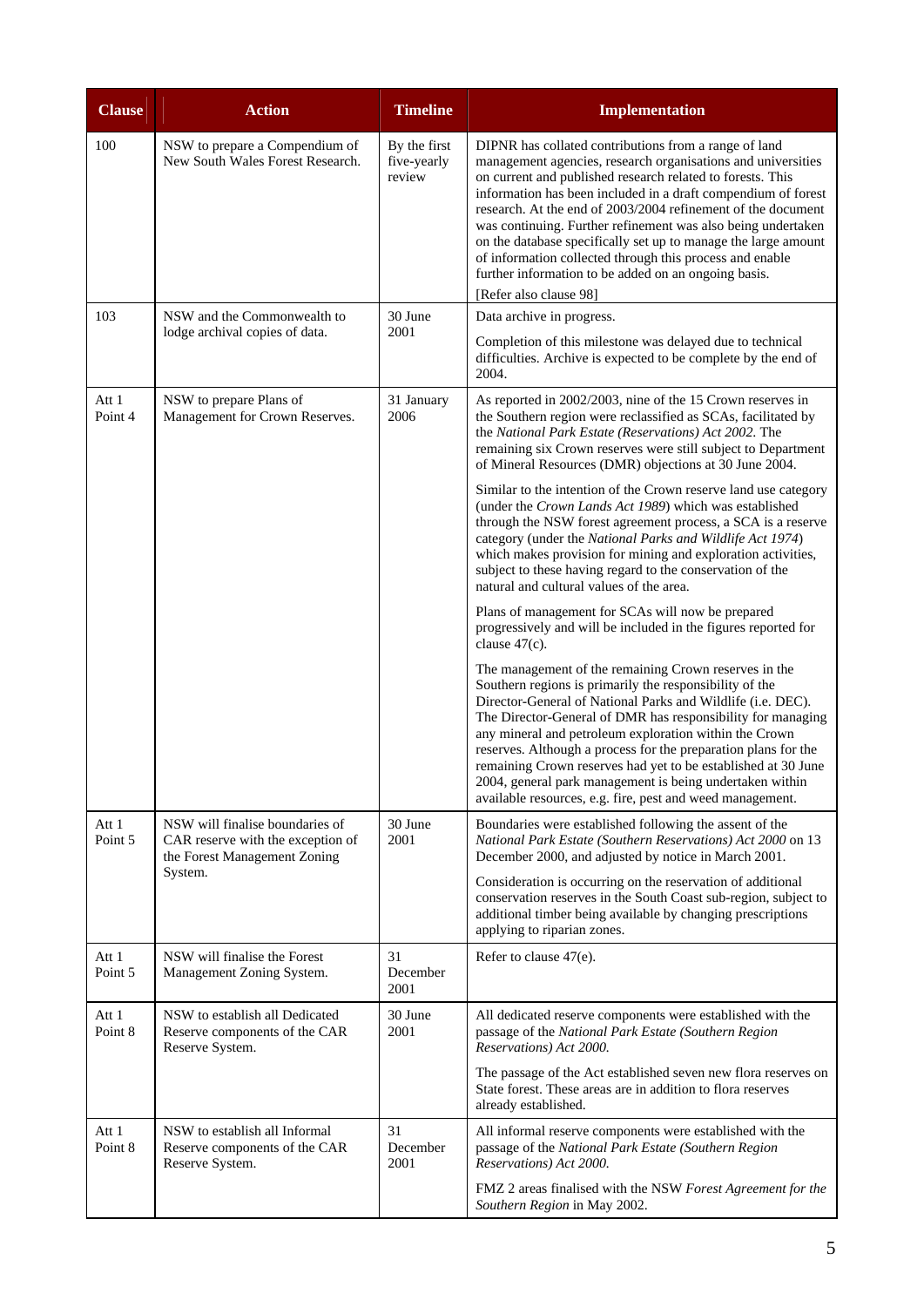| <b>Clause</b>                    | <b>Action</b>                                                                                                             | <b>Timeline</b>                                               | <b>Implementation</b>                                                                                                                                                                                                                                                                                                                                                                                                                                                                                                   |
|----------------------------------|---------------------------------------------------------------------------------------------------------------------------|---------------------------------------------------------------|-------------------------------------------------------------------------------------------------------------------------------------------------------------------------------------------------------------------------------------------------------------------------------------------------------------------------------------------------------------------------------------------------------------------------------------------------------------------------------------------------------------------------|
| Att 3<br>point 4                 | NSW will complete the Threat<br>Abatement Plan for the European<br>Red Fox.                                               | 31<br>December<br>2001                                        | The draft plan was publicly exhibited in July 2001, and a final<br>plan was approved by the NSW Minister for the Environment<br>in December 2001.                                                                                                                                                                                                                                                                                                                                                                       |
| Att <sub>3</sub><br>Table 1      | NSW to develop Recovery Plans for<br>species listed in Table 1.                                                           | Within five<br>years of<br>signing                            | At 30 June 2004, preparation of 76 of the 121 recovery plans<br>listed in the RFA were underway or complete. Nine plans had<br>been approved, nine completed to draft and publicly exhibited,<br>a further seven drafts completed. A further 36 are in<br>preparation and 15 are in the initial planning stage. Forty-five<br>plans had not yet commenced.                                                                                                                                                              |
|                                  |                                                                                                                           |                                                               | Note: 'complete' means the draft is complete and ready for<br>public exhibition. Plans are not final until they have been<br>approved by the NSW Minister for the Environment and may<br>change in response to public submissions received during<br>exhibition.                                                                                                                                                                                                                                                        |
| Att 4<br>Point 14                | NSW will identify and assess<br>cultural heritage values in areas<br>excluded from CRA assessments.                       | 31<br>December<br>2001                                        | NSW completed the assessment of the Goulburn sub-region in<br>early 2002/2003. The assessment recommended appropriate<br>management and use of public lands in the sub-region, and<br>included consideration of cultural heritage values. This<br>process was a NSW-based process coordinated by an inter-<br>agency working group. Recommendations were that there<br>would be minimal change or impact on cultural values. The<br>assessment incorporated a consultation process with the local<br>Aboriginal people. |
|                                  |                                                                                                                           |                                                               | Recommendations were made to the NSW Government in<br>October 2002. At 30 June 2004, no decision had been<br>announced.                                                                                                                                                                                                                                                                                                                                                                                                 |
| Att 6<br>Point<br>1 <sub>0</sub> | NSW to publish a State of the Parks<br>report.                                                                            | 31 August<br>2001                                             | The <i>State of the Parks</i> report was released in November 2001.<br>The ongoing State of the Parks program is continuing, with the<br>trial and implementation of quantitative indicators of<br>management effectiveness on a sample of parks throughout the<br>State in 2002/2003. This was repeated in 2003/2004 along<br>with a broader qualitative survey across all parks.                                                                                                                                      |
|                                  |                                                                                                                           |                                                               | The next report is due for release in early 2005.                                                                                                                                                                                                                                                                                                                                                                                                                                                                       |
| Att 6<br>Point<br>2(b)           | NSW will publish Eco Field Guides<br>for Southern region.                                                                 | 31<br>December<br>2001                                        | Preparation of a draft Eco Field Guide for the Southern region<br>is continuing. The guide is expected to be complete in 2005.                                                                                                                                                                                                                                                                                                                                                                                          |
| Att 6<br>Point<br>2(c)           | NSW to document the basis for<br>silvicultural practices and publish<br>the Native Forest Silviculture<br>Manual (SFNSW). | 31 March<br>2001                                              | SFNSW published a Native Forests Silvicultural Manual in<br>2000. The manual complements SFNSW' field guides and<br>training programs, documents the basis for its silvicultural<br>practices and contains the silvicultural specifications and<br>guidelines required by the NSW forest agreement and IFOAs.                                                                                                                                                                                                           |
| Att 6<br>Point<br>2(d)           | NSW to document and publish a<br>description of the NSW Forest<br>Management System covering<br>Public and Private Lands. | In time for<br>the first<br>five-yearly<br>review             | Approach is being developed. It will likely update the<br>overviews of each of the NSW agencies that were contained in<br>the Comprehensive Regional Assessment/Regional Forest<br>Assessment (CRA/RFA) ESFM report, Description of<br>Management Systems and Processes for Achieving<br>Ecologically Sustainable Forest Management in NSW. No<br>further progress on this milestone was made during<br>2003/2004, principally due to resourcing and restructuring<br>issues within DIPNR.                              |
| Att 6<br>Point<br>2(e)           | NSW to publish a description of the<br>methods and results of calculating<br>Sustainable Yield on Public Land.            | 1 December<br>2006                                            | Not completed as the sustainable yield systems described in<br>clause 47(g) have not been finalised.                                                                                                                                                                                                                                                                                                                                                                                                                    |
| Att 6<br>Point<br>2(e)           | NSW to publish independent audits<br>of Sustainable Yield as outlined in<br>Attachment 8.                                 | For the<br>second and<br>subsequent<br>five-yearly<br>reviews | Milestone not due until the second five yearly review.                                                                                                                                                                                                                                                                                                                                                                                                                                                                  |
| Att 6                            | NSW will produce annual reports of                                                                                        | Annually                                                      | Reporting will commence following the full implementation of                                                                                                                                                                                                                                                                                                                                                                                                                                                            |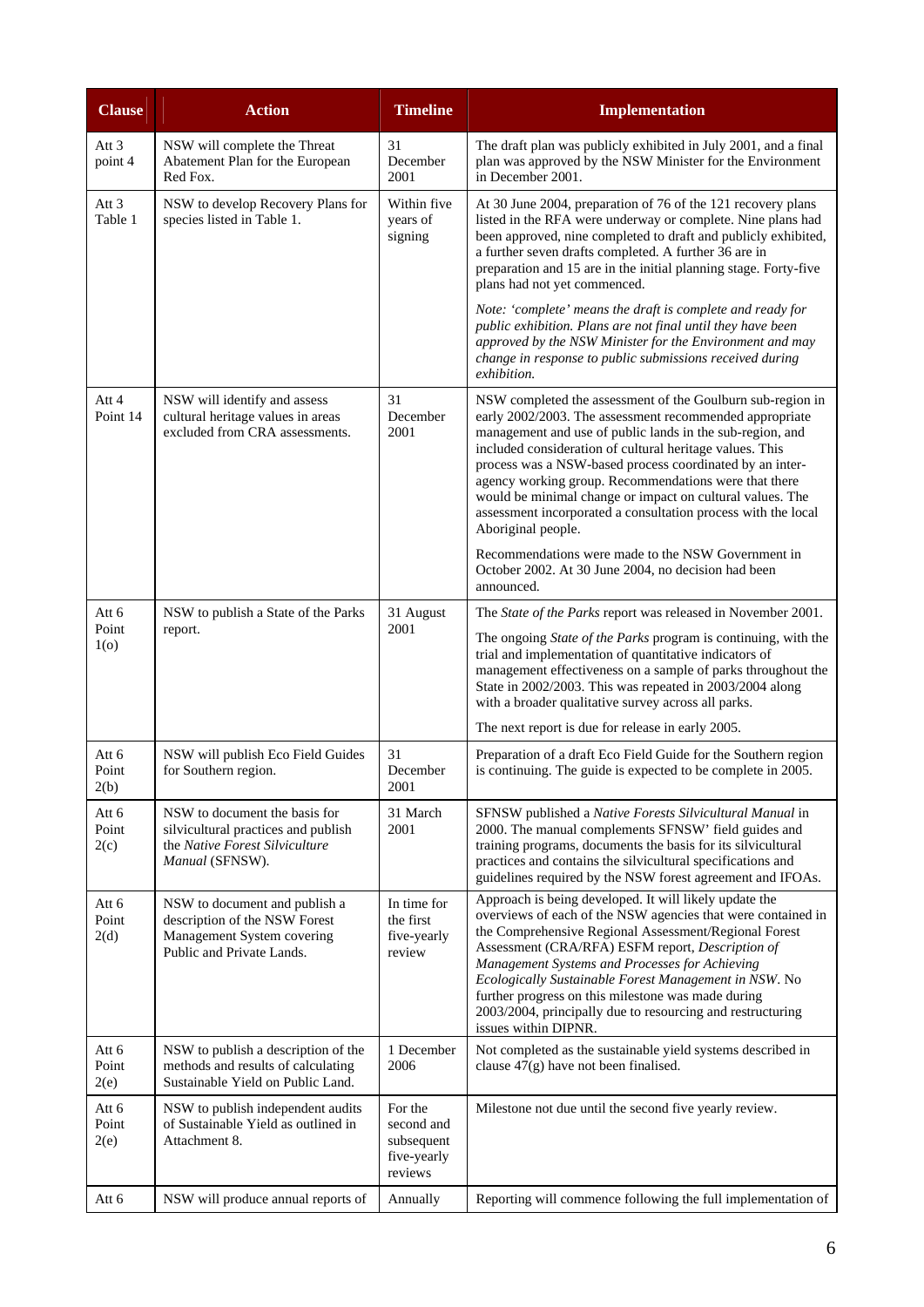| <b>Clause</b>          | <b>Action</b>                                                                                                                                                                                                                                                                                                                                                  | <b>Timeline</b>                       | <b>Implementation</b>                                                                                                                                                                                                                                                                                                                                                                                                                                                                                                                                                                                                                                                                                                                                                                                                                                                                                                                                                                                                                                                                                                                                                                                                                                                                                                |
|------------------------|----------------------------------------------------------------------------------------------------------------------------------------------------------------------------------------------------------------------------------------------------------------------------------------------------------------------------------------------------------------|---------------------------------------|----------------------------------------------------------------------------------------------------------------------------------------------------------------------------------------------------------------------------------------------------------------------------------------------------------------------------------------------------------------------------------------------------------------------------------------------------------------------------------------------------------------------------------------------------------------------------------------------------------------------------------------------------------------------------------------------------------------------------------------------------------------------------------------------------------------------------------------------------------------------------------------------------------------------------------------------------------------------------------------------------------------------------------------------------------------------------------------------------------------------------------------------------------------------------------------------------------------------------------------------------------------------------------------------------------------------|
| Point<br>2(f)          | progress for meeting targets in<br>regional ESFM plans.                                                                                                                                                                                                                                                                                                        |                                       | the Regional ESFM Plans. [Refer also clause 47(d)]                                                                                                                                                                                                                                                                                                                                                                                                                                                                                                                                                                                                                                                                                                                                                                                                                                                                                                                                                                                                                                                                                                                                                                                                                                                                   |
| Att 6<br>Point<br>2(g) | NSW will report on the forest<br>agreement covering the Southern<br>region and on compliance with the<br>IFOA applying to the Southern<br>region                                                                                                                                                                                                               | Annually                              | Reporting for the NSW forest agreements provides progress<br>on:<br>• achievement of milestones in the NSW forest agreements.<br>• monitoring of ESFM criteria and indicators (sustainability<br>indicators) by the NPWS and SFNSW.<br>• compliance with the IFOAs.<br>Reporting for the NSW Forest Agreement for the Southern<br>Region commenced in 2002/2003 following its<br>implementation in May 2002. Reporting for the Southern<br>region has been incorporated into a single report which will<br>also deals with the NSW forest agreements for the Upper<br>North East, Lower North East and Eden regions. The reports<br>for 2002/2003 and 2003/2004 are awaiting final approvals.<br>A supplementary report (ESFM criteria and indicators<br>monitoring report) covering the 2002/2003 reporting period<br>provides details on the monitoring of the sustainability<br>indicators contained in the NSW forest agreements for each<br>region is currently awaiting final approvals. From 2003/2004<br>the results of monitoring ESFM criteria and indicators will be<br>solely contained within the NSW forest agreement reports.<br>This will simplify the reporting process and provide a more<br>accessible and concise record of monitoring each year. [Also<br>refer clause 50 and clause $52(d)$ ]. |
| Att 6<br>Point<br>2(h) | NSW to table in each House of<br>Parliament an annual report on the<br>New South Wales Southern Region<br>Forest Agreement in accordance<br>with the Forestry and National Park<br>Estate Act 1998 (NSW) which will<br>include an ESFM report and the<br>outcomes of compliance with any<br><b>Integrated Forestry Operations</b><br>Approval for the regions. | Annually                              | Reports covering the NSW forest agreement and IFOA for the<br>Southern region are still being finalised. Tabling will occur as<br>soon as final approvals have been granted.                                                                                                                                                                                                                                                                                                                                                                                                                                                                                                                                                                                                                                                                                                                                                                                                                                                                                                                                                                                                                                                                                                                                         |
| Att 8<br>Point<br>2(b) | NSW NPWS will develop an<br><b>Environmental Management System</b><br>for lands dedicated under the<br>National Parks and Wildlife Act<br>1974.                                                                                                                                                                                                                | 30 April<br>2004                      | Refer clause 47(h).                                                                                                                                                                                                                                                                                                                                                                                                                                                                                                                                                                                                                                                                                                                                                                                                                                                                                                                                                                                                                                                                                                                                                                                                                                                                                                  |
| Att 8<br>Point<br>2(c) | SFNSW to develop a Native Forest<br>Management System as an<br>Environmental Management System.                                                                                                                                                                                                                                                                | 30 April<br>2001                      | Refer clause 47(h).                                                                                                                                                                                                                                                                                                                                                                                                                                                                                                                                                                                                                                                                                                                                                                                                                                                                                                                                                                                                                                                                                                                                                                                                                                                                                                  |
| Att 8<br>Point<br>2(1) | NSW to incorporate provisions that<br>address in an integrated fashion bush<br>and other fires within Regional<br>ESFM Plans and plans of<br>management for areas dedicated<br>under the National Parks and<br>Wildlife Act 1974 (NSW).                                                                                                                        | By the first<br>five-yearly<br>review | SFNSW and the NPWS are recognised as two of four fire<br>authorities under the Rural Fires Act 1997, and are members<br>of the NSW Bush Fire Coordinating Committee, subject to the<br>Coordinated Fire Management provisions of the Rural Fires<br>Act. The Bush Fire Coordinating Committee is responsible for<br>planning in relation to bush fire prevention and coordinated<br>fire fighting, and to advise the Commissioner for NSW Rural<br>Fire Service on bush fire prevention, mitigation and<br>coordinated bush fire suppression.<br>District Fire Committees under the Rural Fires Act, are<br>responsible for the completion of District Hazard Reduction<br>Plans. These plans are finalised following consideration being<br>given to a variety of landscape values. Both SFNSW and the<br>NPWS, and other land managers, are represented on the<br>committees. Both SFNSW and the NPWS have statutory<br>obligations for fire management under the Rural Fires Act.<br>The NPWS address bush fire management in several ways;<br>ESFM principles are incorporated into bush fire risk                                                                                                                                                                                                               |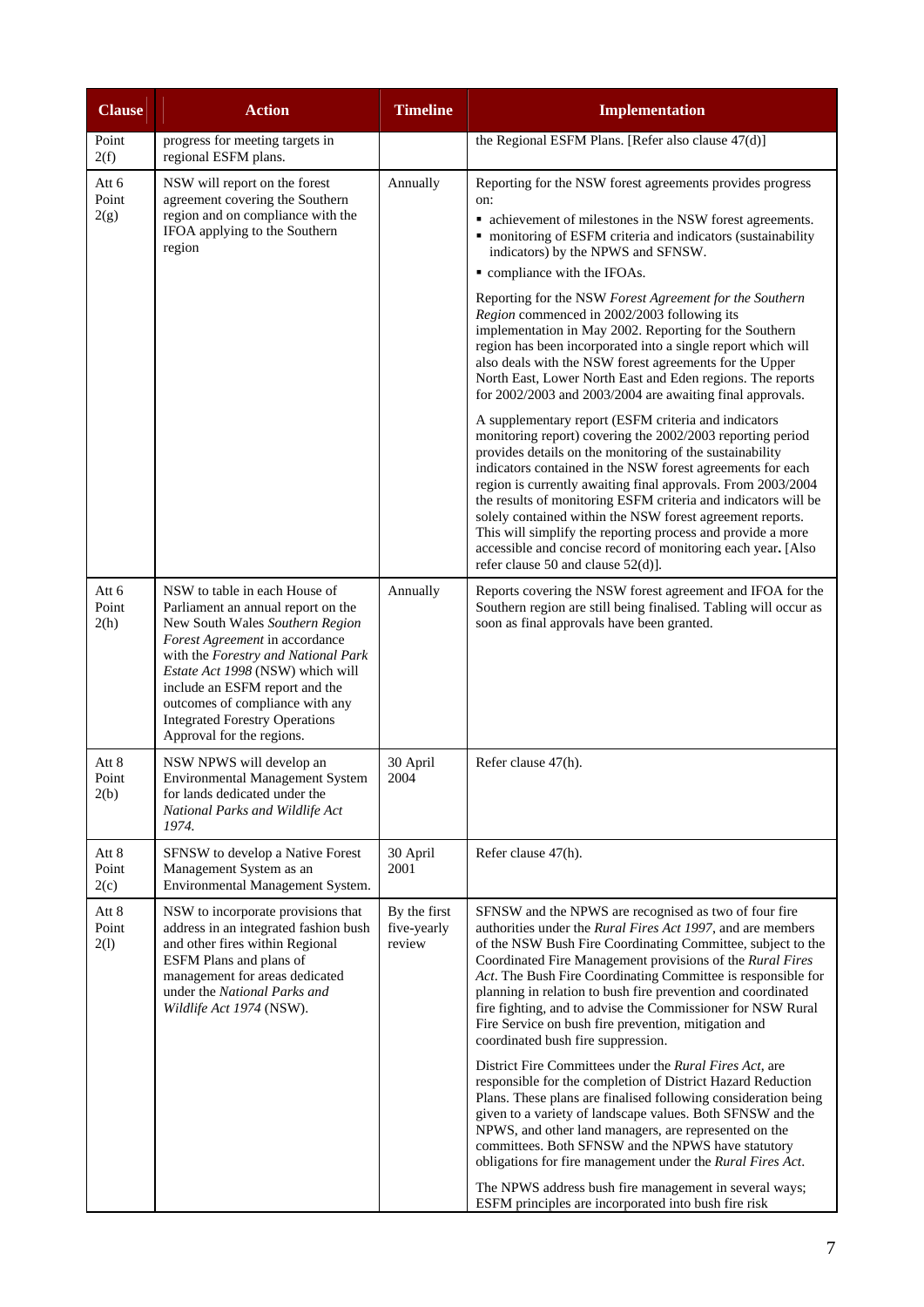| <b>Clause</b>          | <b>Action</b>                                                                                                                                                                                    | <b>Timeline</b>                        | <b>Implementation</b>                                                                                                                                                                                                                                                                                                                                                                                                                                                                                                                                                                                                                                                                                                                                                                                                                                                                                                                                                                                                                                                                |
|------------------------|--------------------------------------------------------------------------------------------------------------------------------------------------------------------------------------------------|----------------------------------------|--------------------------------------------------------------------------------------------------------------------------------------------------------------------------------------------------------------------------------------------------------------------------------------------------------------------------------------------------------------------------------------------------------------------------------------------------------------------------------------------------------------------------------------------------------------------------------------------------------------------------------------------------------------------------------------------------------------------------------------------------------------------------------------------------------------------------------------------------------------------------------------------------------------------------------------------------------------------------------------------------------------------------------------------------------------------------------------|
|                        |                                                                                                                                                                                                  |                                        | management plans and reserve fire management plans<br>(prepared at the individual reserve level). These address the<br>provisions outlined and are important for risk management,<br>threatened species management and recovery planning. The<br>NPWS' reserve fire management plans are consistent with<br>bush fire risk management plans but have a greater level of<br>detail. These are prepared for reserves where such detail is<br>necessary and a specific document is warranted. Where this<br>level of detail is not required, provisions are incorporated<br>directly in reserve plans of management.<br>During the year, SFNSW identified the requirement for a<br>corporate fuel management plan and supplementary ESFM<br>regional fuel management plans. These plans will be<br>developed in 2005/2006 to facilitate SFNSW contributions to<br>the development of bush fire risk management plans and to<br>provide a regional integration of the various Bush fire<br>Coordinating Committee plans within each region into one<br>consolidated plan in each region. |
| Att 8<br>Point<br>2(m) | NSW to incorporate within the<br>Regional ESFM Plans and Plans of<br>Management under the National<br>Parks and Wildlife Act 1974 (NSW)<br>integrated feral animal and weed<br>control programs. | By the first<br>five-yearly<br>review. | At 30 June 2004, SFNSW had finalised the model (strategic)<br>management plans for weeds, feral animals and introduced<br>predators following discussions with NSW regulatory<br>agencies. SFNSW Regions will develop supplementary ESFM<br>regional weed and pest animal management plans based on the<br>model, to ensure consistency between regions. Completion of<br>these regional plans is expected by the end of 2005.<br>NPWS plans of management identify priority pest and weed<br>problems and the need for actions which are in turn addressed                                                                                                                                                                                                                                                                                                                                                                                                                                                                                                                          |
|                        |                                                                                                                                                                                                  |                                        | by statewide threat abatement plans or regional pest<br>management strategies. [Refer clause 47(c) and Att 3 Table 1]                                                                                                                                                                                                                                                                                                                                                                                                                                                                                                                                                                                                                                                                                                                                                                                                                                                                                                                                                                |
| Att 8<br>Point<br>2(n) | NSW to establish a process,<br>including public reporting, for<br>regular audits of compliance and<br>reviews of Codes of Practice, Eco-<br>Field Guides and Regional<br>Prescriptions.          | 31<br>December<br>2002                 | An overview of the SFNSW audit process was included in its<br>draft Native Forests Management System (NFMS) Overview,<br>publicly exhibited in 2000 [since re-named the Native Forests<br>Environmental Management System (NFEMS)]. The audit<br>process has since been put in place following the<br>implementation of its Operational Compliance Monitoring and<br>Audit Manual. The final audit process will be included in the<br>EMS when complete. The audit procedure is now defined in<br>FNSW Circular 2003/01 Monitoring and Measuring<br>Compliance of Operations.                                                                                                                                                                                                                                                                                                                                                                                                                                                                                                        |
|                        |                                                                                                                                                                                                  |                                        | SFNSW continues to publicly report, at a statewide level,<br>compliance and monitoring results in its Social, Economic and<br>Environmental (SEEing) report each year.                                                                                                                                                                                                                                                                                                                                                                                                                                                                                                                                                                                                                                                                                                                                                                                                                                                                                                               |
|                        |                                                                                                                                                                                                  |                                        | Auditing and enforcement of SFNSW' compliance with the<br>Threatened Species Licences and Environment Protection<br>Licences is undertaken by DEC. The Parks and Wildlife<br>Division (or NPWS) is responsible for assessing compliance<br>with the Threatened Species Licences and the former<br>Environment Protection Authority (EPA) branch of DEC<br>assesses compliance with the Environment Protection<br>Licences.                                                                                                                                                                                                                                                                                                                                                                                                                                                                                                                                                                                                                                                           |
|                        |                                                                                                                                                                                                  |                                        | Compliance with the Threatened Species Licence is<br>undertaken by DEC in accordance comprehensive guidelines<br>and procedures (endorsed in March 2002). The guidelines and<br>procedures were compiled into handbook form and are used<br>across the NPWS to ensure a consistent approach to<br>compliance monitoring and enforcement.                                                                                                                                                                                                                                                                                                                                                                                                                                                                                                                                                                                                                                                                                                                                             |
|                        |                                                                                                                                                                                                  |                                        | DEC has also implemented an active audit program of<br>SFNSW' forestry operations to assess compliance with the<br>Environment Protection Licence. The audit program ensures<br>that SFNSW is taking the required measures to protect the<br>aquatic environment through responsible planning and<br>operational activities. Non-compliance with conditions of the<br>Environment Protection Licence are dealt with through                                                                                                                                                                                                                                                                                                                                                                                                                                                                                                                                                                                                                                                          |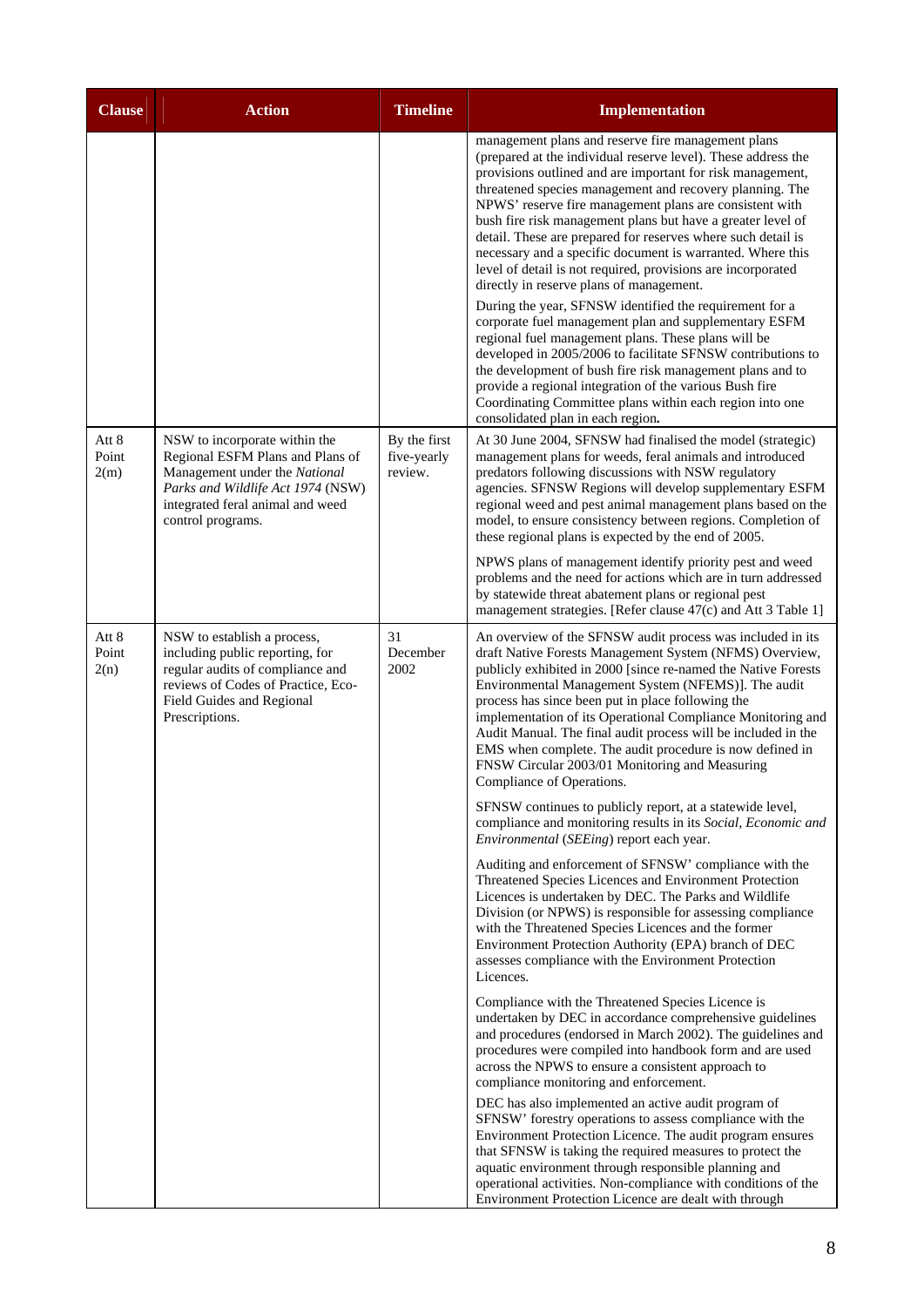| <b>Clause</b>           | <b>Action</b>                                                                           | <b>Timeline</b>                                                                    | <b>Implementation</b>                                                                                                                                                                                                                                                                                                                                                                                                                                                                                                                                                                                                                                                                                                                                                                                                                 |
|-------------------------|-----------------------------------------------------------------------------------------|------------------------------------------------------------------------------------|---------------------------------------------------------------------------------------------------------------------------------------------------------------------------------------------------------------------------------------------------------------------------------------------------------------------------------------------------------------------------------------------------------------------------------------------------------------------------------------------------------------------------------------------------------------------------------------------------------------------------------------------------------------------------------------------------------------------------------------------------------------------------------------------------------------------------------------|
|                         |                                                                                         |                                                                                    | meetings with senior SFNSW officers, issuing feedback or<br>warning letters, clean-up notices, penalty notices or<br>prosecution actions as appropriate at the circumstances.                                                                                                                                                                                                                                                                                                                                                                                                                                                                                                                                                                                                                                                         |
|                         |                                                                                         |                                                                                    | NSW Fisheries carry out opportunistic threatened species<br>compliance activities in relation to forestry operations where<br>they coincide with other fishery compliance duties. NSW<br>Fisheries investigate complaints when received.                                                                                                                                                                                                                                                                                                                                                                                                                                                                                                                                                                                              |
|                         |                                                                                         |                                                                                    | Public reporting of compliance audits is provided in the NSW<br>forest agreement reports each year, as described under clause<br>50.                                                                                                                                                                                                                                                                                                                                                                                                                                                                                                                                                                                                                                                                                                  |
| Att 8<br>Point<br>2(n)  | NSW to undertake audits as<br>described above.                                          | By the first<br>and<br>subsequent<br>five-yearly<br>reviews of<br>the<br>Agreement | The IFOA for the Southern region contains two Threatened<br>Species Licences specific to the South Coast and Tumut sub-<br>regions. During 2003/2004, DEC received three new<br>complaints from the public concerning alleged breaches of the<br>Threatened Species Licences. Subsequent investigations of<br>these complaints did not identify any non-compliance with the<br>Licences. Four pro-active field audits were also undertaken<br>during the year. No significant non-compliance with the<br>Licences were identified.                                                                                                                                                                                                                                                                                                    |
|                         |                                                                                         |                                                                                    | DEC also conducted four audits of operational and planning<br>activities undertaken by SFNSW in the Southern region in<br>relation to the Environment Protection Licence. Results of<br>these audits identified 31 non-compliance incidents with<br>planning requirements, and four non-compliance incidents<br>with operational conditions for roads, and nine identified<br>related to harvesting requirements of the Environment<br>Protection Licence. Action taken by DEC in response to these<br>audits included feedback to SFNSW and the issuing of two<br>warning letters outlining non-compliance with licence<br>conditions. Remedial work was required to be undertaken at<br>seven sites and a request to seek expert soil conservation<br>advice on two occasions.                                                      |
|                         |                                                                                         |                                                                                    | NSW Fisheries report there were no known contraventions of<br>the Fisheries Licence during 2003/2004.                                                                                                                                                                                                                                                                                                                                                                                                                                                                                                                                                                                                                                                                                                                                 |
|                         |                                                                                         |                                                                                    | SFNSW undertake internal monitoring of its compliance with<br>the conditions of the IFOAs. These audits are undertaken<br>independently of those undertaken by DEC and NSW<br>Fisheries. Internal auditing by SFNSW allows the<br>identification of possible breaches of the conditions of the<br>IFOAs and where better management/processes need to be<br>implemented. Results of internal compliance monitoring by<br>SFNSW identified 592 incidents of non-compliance with<br>conditions of the IFOA (non-compliance rate of 0.22%). The<br>total number of incidents recorded fell by 24% from<br>2002/2003. Of the incidents identified, 69% were related to<br>soil and water quality and 31% related to flora and fauna. No<br>incidents related to other issues such as safety or fish habitat<br>and passage were recorded. |
| Att 8<br>Point 5        | SFNSW will publish all FRAMES<br>CRA reports for the Southern<br>region.                | 30<br>September<br>2001                                                            | All FRAMES CRA/RFA reports for the Southern region have<br>been completed. The reports are available from DIPNR.                                                                                                                                                                                                                                                                                                                                                                                                                                                                                                                                                                                                                                                                                                                      |
| Att 8<br>Point<br>6(b)  | NSW will develop a model to<br>predict recruitment and maintenance<br>of habitat trees. | By end<br>2010                                                                     | Milestone under development.                                                                                                                                                                                                                                                                                                                                                                                                                                                                                                                                                                                                                                                                                                                                                                                                          |
| Att 8<br>Point 6<br>(d) | Report production of all timber<br>products.                                            | Annually                                                                           | Included in the NSW Forest Agreement Implementation Report<br>2002/2003 (awaiting final approvals).                                                                                                                                                                                                                                                                                                                                                                                                                                                                                                                                                                                                                                                                                                                                   |
| Att 8<br>Point<br>6(e)  | Undertake additional FRAMES plot<br>inventory measurements.                             | By the first<br>five yearly<br>review.                                             | Some planning for additional inventory plots was begun in the<br>Tumut sub-region, but actual establishment of plots<br>throughout the Southern region was delayed until after other<br>FRAMES work was completed. SFNSW report that work<br>plans have been completed and the establishment of inventory                                                                                                                                                                                                                                                                                                                                                                                                                                                                                                                             |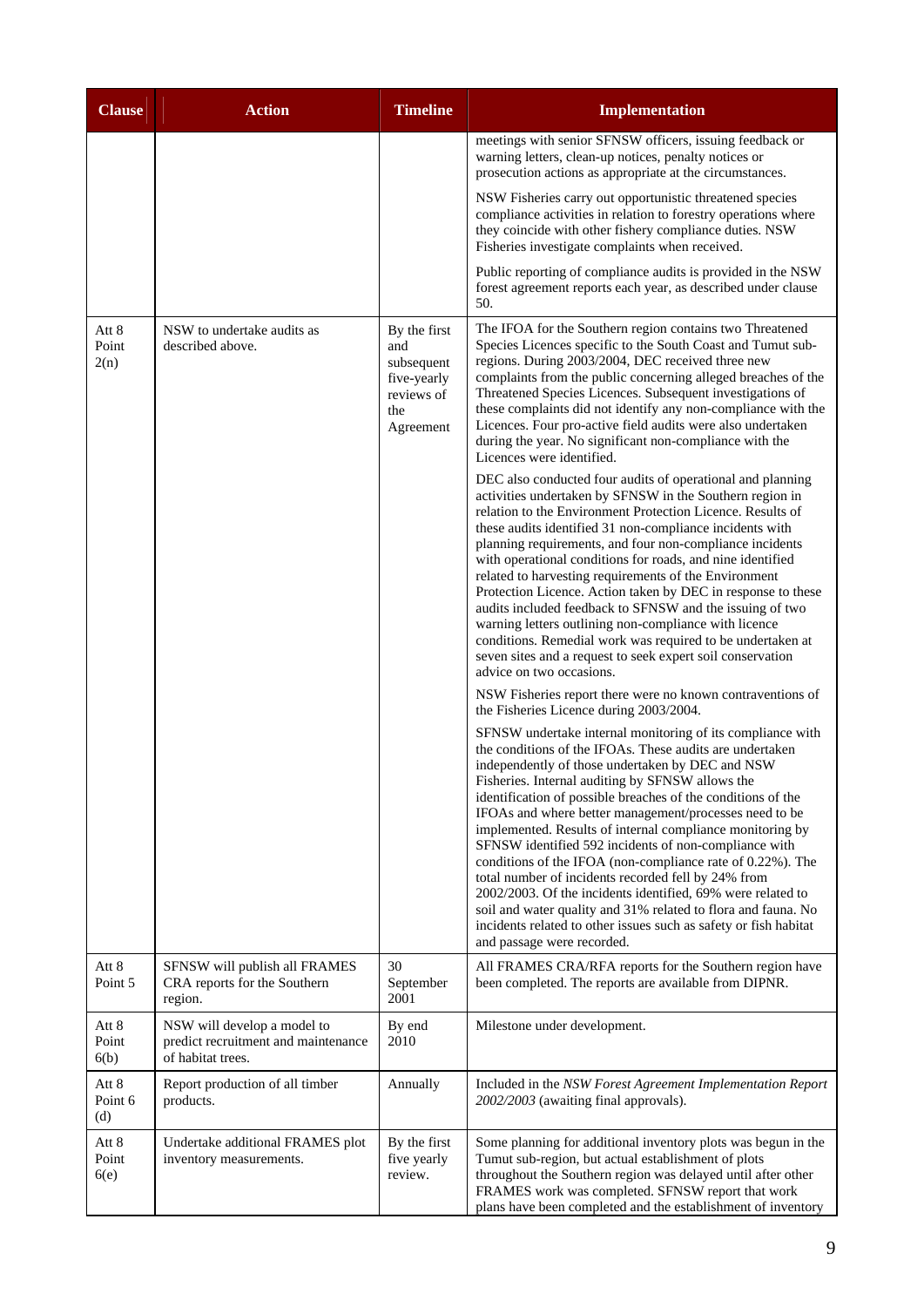| <b>Clause</b>                  | <b>Action</b>                                                                                                                                                               | <b>Timeline</b>                                                             | <b>Implementation</b>                                                                                                                                                                                                                                                                                                                                                                                                                                                                                                                                                                                                                                                                                 |
|--------------------------------|-----------------------------------------------------------------------------------------------------------------------------------------------------------------------------|-----------------------------------------------------------------------------|-------------------------------------------------------------------------------------------------------------------------------------------------------------------------------------------------------------------------------------------------------------------------------------------------------------------------------------------------------------------------------------------------------------------------------------------------------------------------------------------------------------------------------------------------------------------------------------------------------------------------------------------------------------------------------------------------------|
|                                |                                                                                                                                                                             |                                                                             | plots should begin in early 2006 and complete by late 2006.<br>No inventory work was undertaken in 2003/2004. SFNSW has<br>been reviewing its logging history and future logging areas to<br>determine the areas and assessment process for undertaking<br>inventory plots in 2006.                                                                                                                                                                                                                                                                                                                                                                                                                   |
| Att 8<br>Point<br>6(f)         | Monitor FRAMES performance<br>through comparison of actual versus<br>predicted volumes.                                                                                     | Annually                                                                    | Actual timber harvest volumes against wood supply<br>commitments are incorporated into the annual NSW forest<br>agreement implementation reports. However, there are a<br>number of issues related to information on actual yields<br>against FRAMES estimates that have hindered comprehensive<br>reporting. SFNSW highlighted problems with 'actual versus<br>predicted' methods in 2001/2002 that have prevented any<br>meaningful comparison of FRAMES estimates with actual<br>volumes harvested. These problems are to be addressed by<br>further studies of yield regulation processes and development<br>of a systematic harvest event recording system built on geo-<br>database technology. |
| Att 8<br>Point 7               | NSW will establish and implement<br>an ongoing FRAMES development<br>program.                                                                                               | 1 December<br>2006                                                          | Much of the effort on FRAMES development improvements<br>have specifically focussed on the North East region. These<br>improvements will be applied to other RFA regions. FRAMES<br>development for the Southern region will be able to proceed<br>more rapidly once improvements to FRAMES systems in the<br>North East region are finalised.                                                                                                                                                                                                                                                                                                                                                        |
| Att 8<br>Point 8               | NSW agrees to commission and<br>publish an independent review of the<br>enhanced FRAMES systems and<br>processes applying to both the South<br>Coast and Tumut sub regions. | 1 December<br>2006                                                          | Improvements to FRAMES are yet to be finalised (see Att 8)<br>Point 7). Therefore, an independent review of enhanced<br>FRAMES has not been commissioned.                                                                                                                                                                                                                                                                                                                                                                                                                                                                                                                                             |
| Att $11$<br>Point <sub>7</sub> | NSW will have long term wood<br>supply contracts in place for South<br>Coast and Tumut.                                                                                     | By <sub>1</sub><br>January<br>2001 and 1<br>January<br>2002<br>respectively | Agreement on Tumut Sub-region customer contract was<br>completed on 12 November 2003.<br>Agreement on South Coast Sub-region customer contract was<br>completed on 24 November 2003.                                                                                                                                                                                                                                                                                                                                                                                                                                                                                                                  |